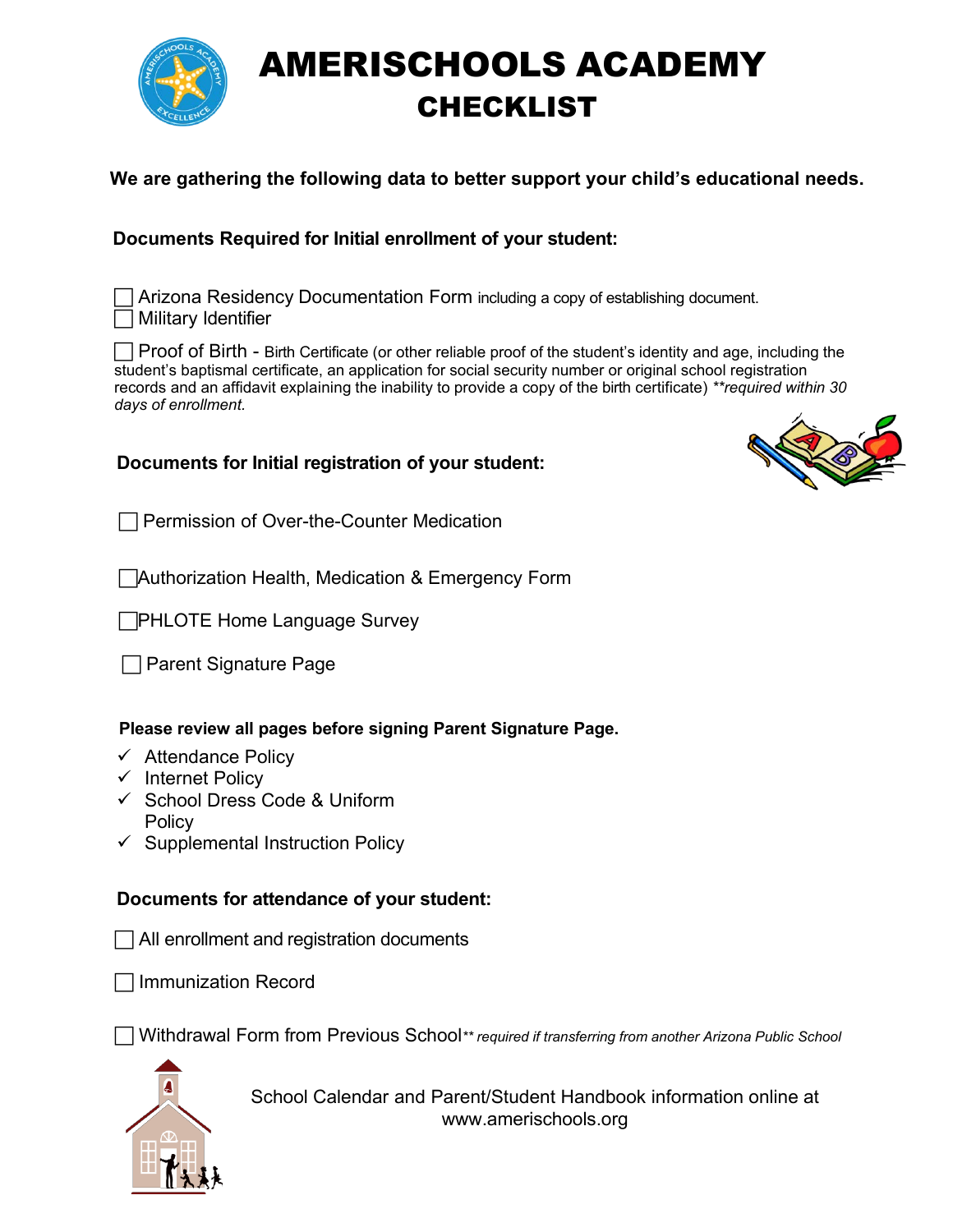

# AMERISCHOOLS ACADEMY

# Student Registration Form

|                                       |                                                                                                                                                                                                                                |                                                                                                                                                                                                                                                                |                                  | <b>Office Use Only</b>              |
|---------------------------------------|--------------------------------------------------------------------------------------------------------------------------------------------------------------------------------------------------------------------------------|----------------------------------------------------------------------------------------------------------------------------------------------------------------------------------------------------------------------------------------------------------------|----------------------------------|-------------------------------------|
| Student's Full Name                   |                                                                                                                                                                                                                                |                                                                                                                                                                                                                                                                | U&@[ AY^æ}                       |                                     |
|                                       | Š^*ækk@deverké vápadné vápadné vápadné vápadné vápadné vápadné vápadné vápadné vápadné vápadné vápadné vápadné vápadné vápadné vápadné vápadné vápadné vápadné vápadné vápadné vápadné vápadné vápadné vápadné vápadné vápadné | Š^*æk)Šæd¢pæ(^Á                                                                                                                                                                                                                                                | IÙOEOÙÁÀ                         |                                     |
|                                       |                                                                                                                                                                                                                                |                                                                                                                                                                                                                                                                | Ù&Q2 [ ÁOÖÁÀ                     |                                     |
|                                       |                                                                                                                                                                                                                                | Ú¦^ <i>^</i> ¦¦^åÁpa{^Á <u>Ӂ</u> __________________________ Õ^}å^¦ÁTa¢^ÁヿØ^{a¢e ∏                                                                                                                                                                              | 0   æå^ ÆÑ^ ç^                   |                                     |
|                                       |                                                                                                                                                                                                                                |                                                                                                                                                                                                                                                                | Öær ÄJ^&^ã^å                     |                                     |
|                                       |                                                                                                                                                                                                                                |                                                                                                                                                                                                                                                                | Oze A e c' $\wedge$ à into SIS   |                                     |
| Šæ}*`æ*^Ác å^}oÁaî∙oÁæ&``ā^åÁÁÁ       |                                                                                                                                                                                                                                | $\overline{O}$ office use only                                                                                                                                                                                                                                 | Date Tested A                    |                                     |
|                                       | <b>Birth Date Example 2018 Proof of Age</b>                                                                                                                                                                                    |                                                                                                                                                                                                                                                                | Office use only<br>Birth Cert. # |                                     |
| <b>CIT EDÖEYYYYDA</b>                 |                                                                                                                                                                                                                                |                                                                                                                                                                                                                                                                |                                  | BC# verified on previous enrollment |
|                                       |                                                                                                                                                                                                                                |                                                                                                                                                                                                                                                                | City of Birth                    |                                     |
| required to make selections for both. |                                                                                                                                                                                                                                | Ethnic Group and Race Categories: The US Department of Education requires that both these questions be answered and provides only the following categories for ethnic group and race. This section is optional. However, if bo                                 |                                  |                                     |
| No, not Hispanic or Latino            | Is the student Hispanic or Latino? (Optional) (Choose only one)                                                                                                                                                                | Yes, Hispanic or Latino (A person of Cuban, Mexican, Puerto Rican, South or Central American, or other Spanish culture or origin, regardless of race.)                                                                                                         |                                  |                                     |
|                                       | What is the student's race? (Optional) (Select all that apply)<br>America, and who maintains tribal affiliation or community attachments.)                                                                                     | American Indian or Alaska Native (A person having origins in any of the original peoples of North and South America, including Central                                                                                                                         |                                  |                                     |
|                                       |                                                                                                                                                                                                                                | Asian (A person having origins in any of the original peoples of the Far East, Southeast Asia, or the Indian subcontinent including, for example,<br>Cambodia, China, India, Japan, Korea, Malaysia, Pakistan, the Philippine Islands, Thailand, and Vietnam.) |                                  |                                     |
|                                       |                                                                                                                                                                                                                                | <b>Black or African American</b> (A person having origins in any of the Black racial groups of Africa.)                                                                                                                                                        |                                  |                                     |
|                                       |                                                                                                                                                                                                                                | Native Hawaiian or Other Pacific Islander (A person having origins in any of the original peoples of Hawaii, Guam, Samoa, other                                                                                                                                |                                  |                                     |
| Pacific Islands.)                     |                                                                                                                                                                                                                                | White (A person having origins in any of the original peoples of Europe, North Africa, or the Middle East.)                                                                                                                                                    |                                  |                                     |
|                                       |                                                                                                                                                                                                                                |                                                                                                                                                                                                                                                                |                                  |                                     |
|                                       |                                                                                                                                                                                                                                | Primary Contact Information #1 - (Primary Parent/Legal Guardian Living in Household)                                                                                                                                                                           |                                  |                                     |
|                                       |                                                                                                                                                                                                                                |                                                                                                                                                                                                                                                                |                                  |                                     |
|                                       |                                                                                                                                                                                                                                |                                                                                                                                                                                                                                                                |                                  |                                     |
|                                       |                                                                                                                                                                                                                                | (Primary Contact First Name) (Primary Contact Middle Name)                                                                                                                                                                                                     |                                  | (Primary Contact Last Name)         |
| <b>Residential Address</b>            |                                                                                                                                                                                                                                | City                                                                                                                                                                                                                                                           | <b>State</b>                     | Zip Code                            |
| Office Use<br>Proof of AZ Resident    |                                                                                                                                                                                                                                |                                                                                                                                                                                                                                                                |                                  |                                     |
|                                       |                                                                                                                                                                                                                                |                                                                                                                                                                                                                                                                |                                  |                                     |
|                                       | Alternate mailing address (Only a PO B ox is acceptable)                                                                                                                                                                       |                                                                                                                                                                                                                                                                |                                  |                                     |
|                                       |                                                                                                                                                                                                                                |                                                                                                                                                                                                                                                                |                                  |                                     |
|                                       |                                                                                                                                                                                                                                |                                                                                                                                                                                                                                                                |                                  |                                     |
| Work #                                |                                                                                                                                                                                                                                | <u> 1990 - Johann Stoff, amerikansk politiker (* 1900)</u>                                                                                                                                                                                                     |                                  |                                     |
|                                       |                                                                                                                                                                                                                                |                                                                                                                                                                                                                                                                |                                  |                                     |
|                                       |                                                                                                                                                                                                                                |                                                                                                                                                                                                                                                                |                                  |                                     |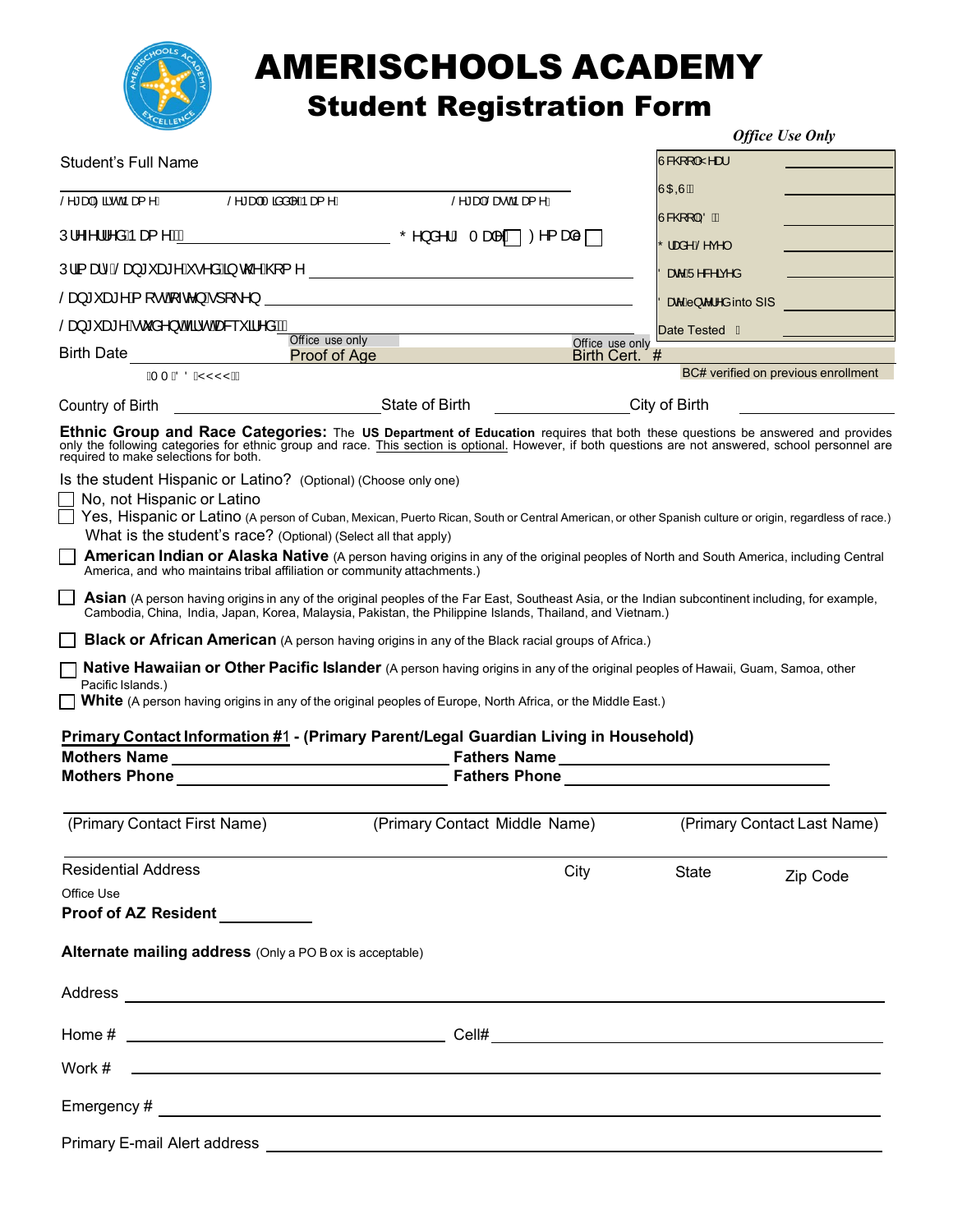|                   | <b>Court Order Information</b>                                                                                                                       |
|-------------------|------------------------------------------------------------------------------------------------------------------------------------------------------|
|                   | Does your child have court restrictions regarding a parent/legal guardian contact? YES $\Box$ NO $\Box$<br>(Please provide copy of court documents.) |
|                   | Date of Order:                                                                                                                                       |
| Court Order Type: |                                                                                                                                                      |
|                   |                                                                                                                                                      |
|                   | Student educational records and/or student will be released to parent/guardian unless a court order                                                  |

# **Additional Contact Information – (List in Priority Call Order)**

# **Emergency Contact Information #1**

| (Legal Last)                                       |                                                                                                                                                                                                                                   | (Legal First) | (Legal Middle Initial) |
|----------------------------------------------------|-----------------------------------------------------------------------------------------------------------------------------------------------------------------------------------------------------------------------------------|---------------|------------------------|
|                                                    |                                                                                                                                                                                                                                   |               |                        |
| Zip                                                | $\begin{array}{c}\n\hline\n\end{array}$ Can pick up student? Yes $\Box$ No $\Box$                                                                                                                                                 |               |                        |
|                                                    |                                                                                                                                                                                                                                   |               |                        |
| Home                                               | $\frac{1}{2}$ Emergency # $\frac{1}{2}$ Emergency # $\frac{1}{2}$ Emergency + $\frac{1}{2}$ Emergency + $\frac{1}{2}$ Emergency + $\frac{1}{2}$                                                                                   |               |                        |
|                                                    |                                                                                                                                                                                                                                   |               |                        |
|                                                    | Relationship to student $\Box$ No $\Box$                                                                                                                                                                                          |               |                        |
| <b>Emergency Contact Information #2</b>            |                                                                                                                                                                                                                                   |               |                        |
| (Legal Last)                                       |                                                                                                                                                                                                                                   | (Legal First) | (Legal Middle Initial) |
|                                                    |                                                                                                                                                                                                                                   |               |                        |
|                                                    |                                                                                                                                                                                                                                   |               |                        |
|                                                    | Cell # $\frac{1}{2}$ Work # Work # Work # 2 Work # 2 Work # 2 Work # 2 Work # 2 Work # 2 Work # 2 Work # 2 Work # 2 Work # 2 Work # 2 Work # 2 Work # 2 Work # 2 Work # 2 Work # 2 Work # 2 Work # 2 Work # 2 Work # 2 Work # 2 W |               |                        |
|                                                    |                                                                                                                                                                                                                                   |               |                        |
| Primary E-mail address                             | <u> 1980 - Johann Stoff, amerikansk politiker (d. 1980)</u>                                                                                                                                                                       |               |                        |
|                                                    |                                                                                                                                                                                                                                   |               |                        |
|                                                    |                                                                                                                                                                                                                                   |               |                        |
|                                                    | Previous School ___________________________Grade Level last completed ___________                                                                                                                                                 |               |                        |
| School Address                                     |                                                                                                                                                                                                                                   |               |                        |
| (Include Street Address, City, State and Zip Code) |                                                                                                                                                                                                                                   |               |                        |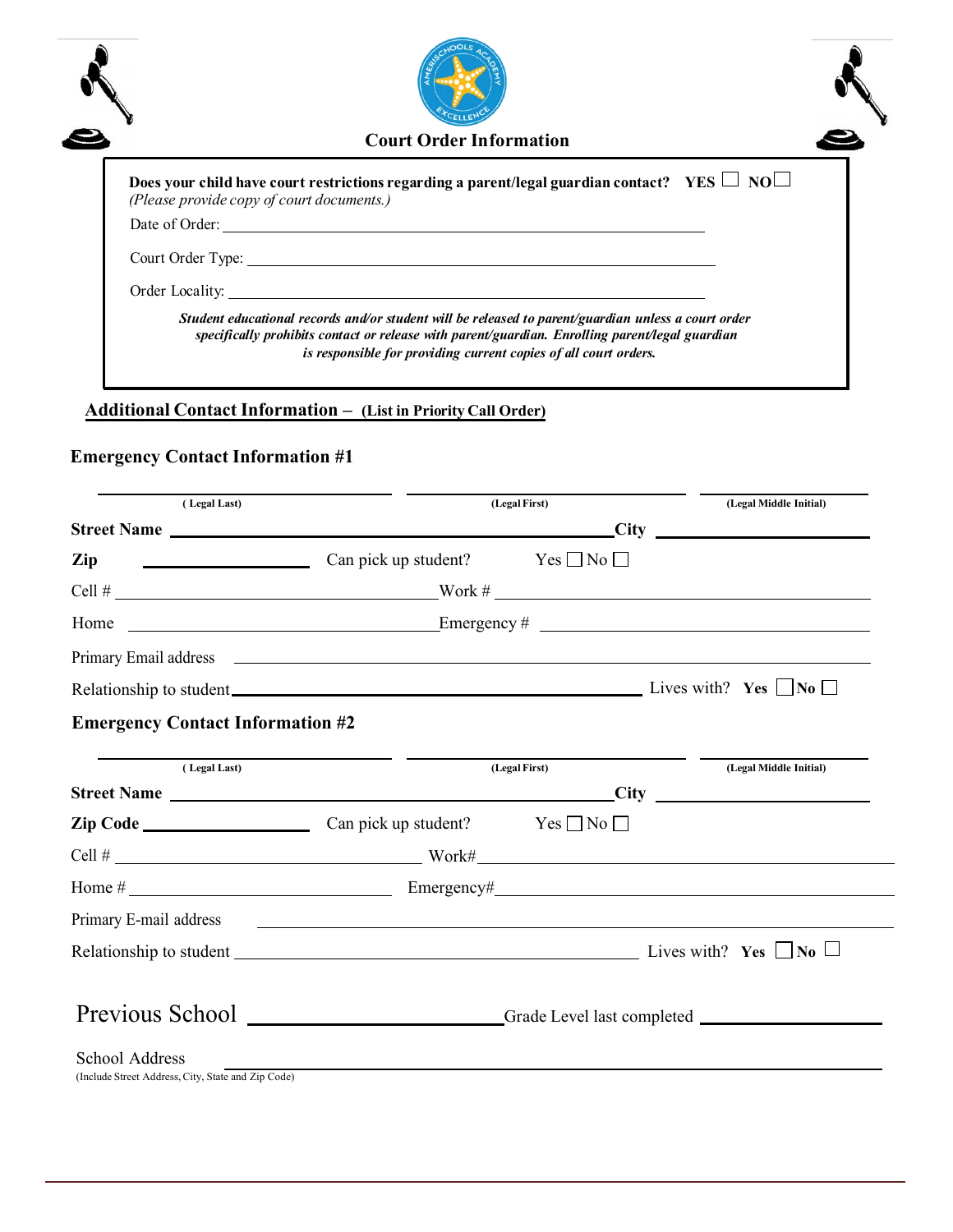

# AMERISCHOOLS ACADEMY

| Student's Name: Date of Birth:                                                                                                                                                                                                                                                                                                                                                                                                                                                                                                                                                                                                                                                                                                                                                                                     |                                                                                                                                                                                              |                                               | Grade Level       |
|--------------------------------------------------------------------------------------------------------------------------------------------------------------------------------------------------------------------------------------------------------------------------------------------------------------------------------------------------------------------------------------------------------------------------------------------------------------------------------------------------------------------------------------------------------------------------------------------------------------------------------------------------------------------------------------------------------------------------------------------------------------------------------------------------------------------|----------------------------------------------------------------------------------------------------------------------------------------------------------------------------------------------|-----------------------------------------------|-------------------|
|                                                                                                                                                                                                                                                                                                                                                                                                                                                                                                                                                                                                                                                                                                                                                                                                                    |                                                                                                                                                                                              |                                               |                   |
|                                                                                                                                                                                                                                                                                                                                                                                                                                                                                                                                                                                                                                                                                                                                                                                                                    |                                                                                                                                                                                              |                                               |                   |
| This information is to provide services for your child.                                                                                                                                                                                                                                                                                                                                                                                                                                                                                                                                                                                                                                                                                                                                                            |                                                                                                                                                                                              |                                               |                   |
| Does this student have a current Individualized Education Plan?<br>(Optional)<br>Does the student have a 504 Plan? (Optional)<br>Has this student ever been expelled or suspended? (Optional) Yes/ No School/Date<br>Student is currently homeless $\Box$ Yes $\Box$ No<br>Requests additional information regarding available services $\Box$ Yes $\Box$ No                                                                                                                                                                                                                                                                                                                                                                                                                                                       | $\Box$ Yes $\Box$ No<br>$\Box$ Yes $\Box$ No                                                                                                                                                 |                                               |                   |
| Student & Family resides in<br>Student lives with                                                                                                                                                                                                                                                                                                                                                                                                                                                                                                                                                                                                                                                                                                                                                                  | □ Permanent Residence □ Temporary Residence □ Shelter/Group Home<br>$\Box$ both parents $\Box$ mother (only) $\Box$ father (only) $\Box$ Step-parent $\Box$ Legal Guardian (court appointed) |                                               |                   |
| AmeriSchools requires student and families to comply with School Policies.                                                                                                                                                                                                                                                                                                                                                                                                                                                                                                                                                                                                                                                                                                                                         |                                                                                                                                                                                              |                                               |                   |
| $\checkmark$ I have read and understand COPA, OPT-OUT, FERPA and give permission for my child<br>participating in online instruction.<br>$\checkmark$ I have read and agree to abide by the Internet User Agreement for the system of schools. I<br>understand that my child's computer access can be terminated and that I may face disciplinary<br>consequences for violating the agreement.<br>$\checkmark$ I have read and agree to the Dress Code and Uniform Policy that has been set in place by<br>AmeriSchools Academy.<br>$\checkmark$ I have read and acknowledged the attendance policy and agree to comply.<br>$\checkmark$ I certify by my signature, that I am either the parent or legal guardian of this child and that the<br>information in enrollment packet is true, accurate and up to date. |                                                                                                                                                                                              |                                               |                   |
| <b>Parent or Guardian <i>Parent Community</i></b>                                                                                                                                                                                                                                                                                                                                                                                                                                                                                                                                                                                                                                                                                                                                                                  |                                                                                                                                                                                              |                                               |                   |
|                                                                                                                                                                                                                                                                                                                                                                                                                                                                                                                                                                                                                                                                                                                                                                                                                    | (Please print name here)                                                                                                                                                                     |                                               | Date:             |
| To better understand your child please describe any specific cultural, social and/or religious patterns followed in the home<br>that you would like the school personnel to know about. In what area(s) of academics does your child excel?                                                                                                                                                                                                                                                                                                                                                                                                                                                                                                                                                                        |                                                                                                                                                                                              |                                               |                   |
| In what area(s) of academics does your child need assistance?                                                                                                                                                                                                                                                                                                                                                                                                                                                                                                                                                                                                                                                                                                                                                      |                                                                                                                                                                                              | <u> 2008 - Andrea Andrew Maria (h. 1878).</u> |                   |
| How did you hear about AmeriSchools Academy?                                                                                                                                                                                                                                                                                                                                                                                                                                                                                                                                                                                                                                                                                                                                                                       |                                                                                                                                                                                              |                                               |                   |
| Newspaper<br>Mailing                                                                                                                                                                                                                                                                                                                                                                                                                                                                                                                                                                                                                                                                                                                                                                                               | $\Box$ Flyer                                                                                                                                                                                 | □ AmeriSchools Website                        | $\Box$ Passing By |
| Word Of Mouth<br><b>Yellow Pages</b>                                                                                                                                                                                                                                                                                                                                                                                                                                                                                                                                                                                                                                                                                                                                                                               | <b>Great Schools Website</b>                                                                                                                                                                 |                                               |                   |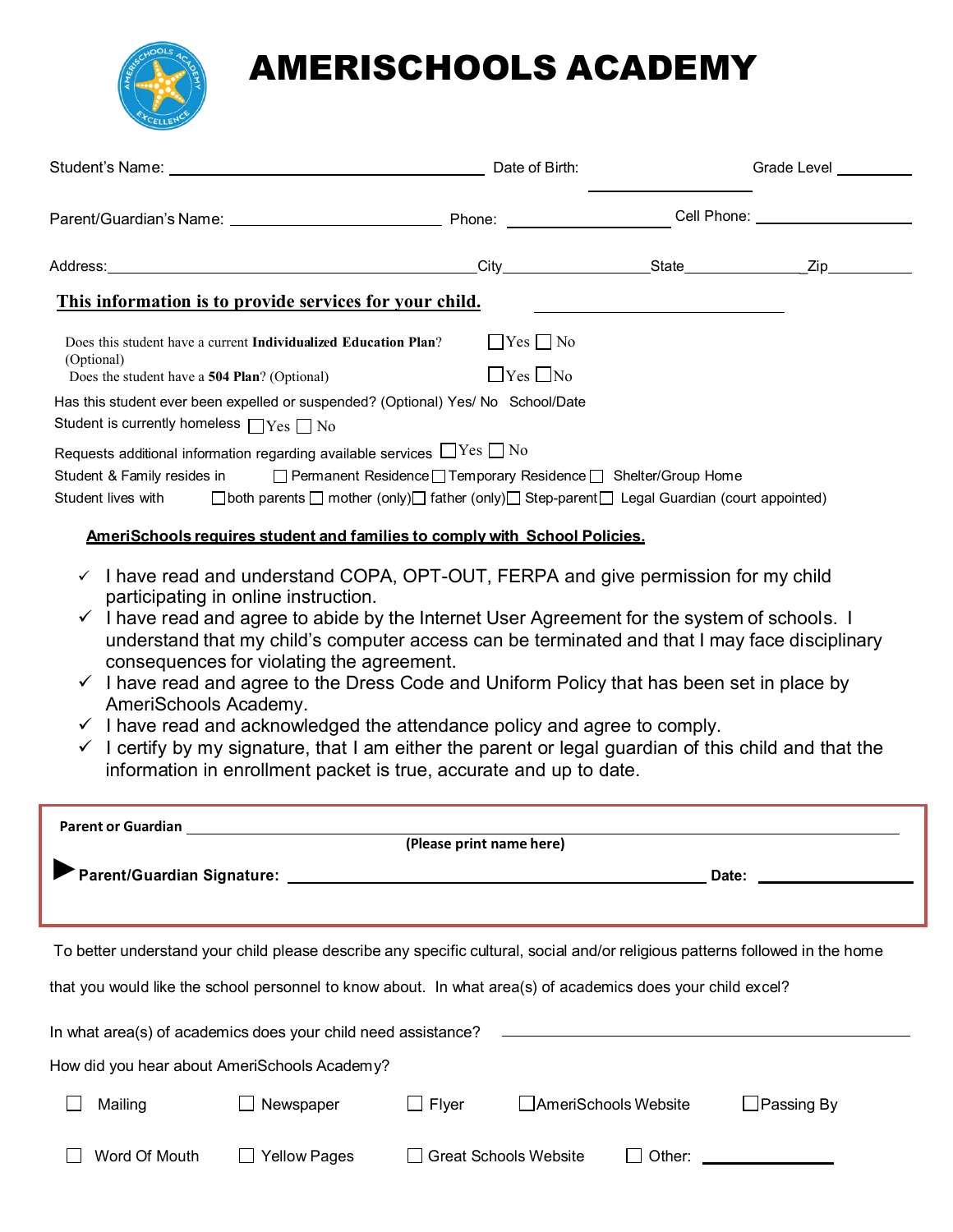

# AMERISCHOOLS ACADEMY OVER THE COUNTER MEDICATION PERMISSION FORM

| Student's Name: | Jate of I<br>Birth. | Aae |
|-----------------|---------------------|-----|
|                 |                     |     |

Over the course of the school year, we have several students who come to the office complaining of headaches, stomachs, sore throats, coughs, etc. We have various Over the Counter medication available, however in order to give your child anything, we must have written permission and some additional information. Please complete the form below if you would like your child to be able to receive any of the Over-the-Counter medication while at school.

### **Please note the following:**

- Only children with a signed permission slip on file can receive any Over the Counter medication distributed by the school. If there is not a written permission slip on file, you will need to come to the school to give your child any medication.
- Children are **not** allowed to carry ANY medications with them, including Over the Counter medication such as cough drops, Tylenol, etc.

| Child's Doctor:                    | Phone:       |
|------------------------------------|--------------|
| Current Health/Medical Conditions: |              |
| Current Medications:               | Allergies: _ |

### *I authorize AmeriSchools' Staff to dispense the following Over the Counter medications to my child:*

### *For complaints of headaches, menstrual cramps and minor discomfort related to musculoskeletal and dental discomfort, (please check ONE of the following):*

□1 Acetaminophen (generic Tylenol, 325-620 mg each)

 $\Box$ 2 Acetaminophen (generic Tylenol, 325-620 mg each)

 $\Box$ 1 Ibuprofen (generic Advil, 200 mg each)

□2 Ibuprofen (generic Advil, 200 mg each)

□1 Acetaminophen Jr. Chewable (generic Tylenol, 160 mg each)

□ 2 Acetaminophen Jr. Chewable (generic Tylenol, 160 mg each)

### *For complaints of minor stomach, issues (please check ONE of the following):*

□ 1 Antacid Tablet (generic Tums, 750 mg Calcium Carbonate)

□ 2 Antacid Tablets (generic Tums, 750 mg Calcium Carbonate)

□ 1 Tablespoon Stomach Relief (generic Pepto, 250 mg Bismuth Subsalicylate)

□2 Tablespoons Stomach Relief (generic Pepto, 250 mg Bismuth Subsalicylate)

### *For complaints of minor sore throat or cough:*

 $\Box$  1 cough drop when needed, not to exceed more than 1 in a 2-hour period (generic Halls, 7 mg Menthol)

I certify by my signature, that I am either the parent or legal guardian of this child and that I am authorizing unlicensed individuals (AmeriSchools' Staff) to dispense Over the Counter medicine to my child as needed. In addition, I understand that it is my responsibility to update this form if there are any changes to what my child can be given.

Parent/Guardian Signature: Date:

Parent/Guardian Signature: Date: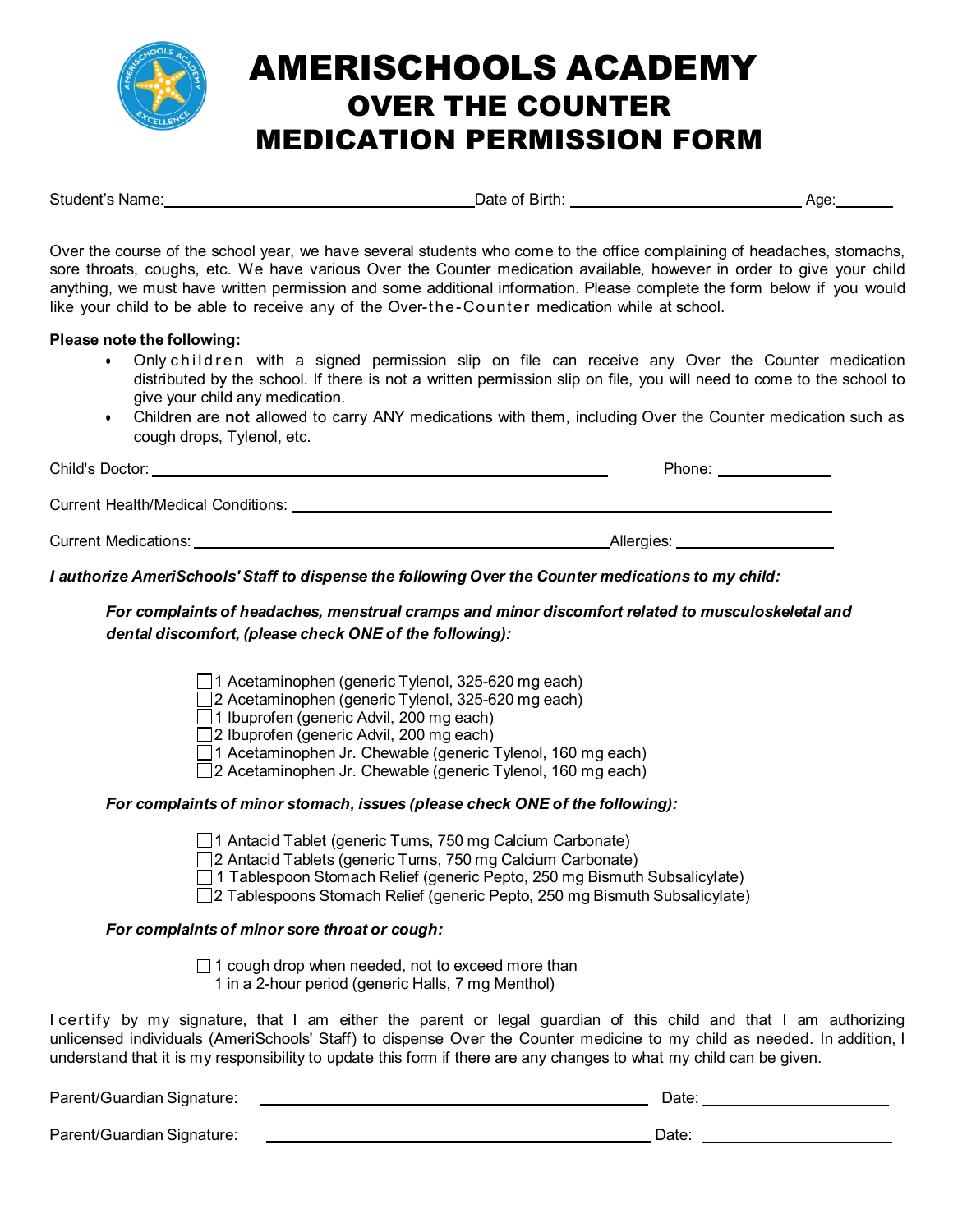

# AMERISCHOOLS ACADEMY

### HEALTH & MEDICATION INFORMATION FORM

| The parent or guardian completes this form.                                                                                                                                                                                    |     |            |                                                                                                                                                                                                                                      |       |                                                                                                                                                                                                                                |
|--------------------------------------------------------------------------------------------------------------------------------------------------------------------------------------------------------------------------------|-----|------------|--------------------------------------------------------------------------------------------------------------------------------------------------------------------------------------------------------------------------------------|-------|--------------------------------------------------------------------------------------------------------------------------------------------------------------------------------------------------------------------------------|
| Students First Name: Name and Students First Name and Students First Name and Students Students and Students Students and Students Students and Students Students and Students Students and Students and Students and Students |     |            |                                                                                                                                                                                                                                      |       |                                                                                                                                                                                                                                |
|                                                                                                                                                                                                                                |     |            | Student's Date of Birth: Student's Date of Birth: Sex:                                                                                                                                                                               |       |                                                                                                                                                                                                                                |
| Student's Address                                                                                                                                                                                                              |     | City:      | State: <u>Zip:</u> Zip:                                                                                                                                                                                                              |       |                                                                                                                                                                                                                                |
|                                                                                                                                                                                                                                |     |            | Phone:                                                                                                                                                                                                                               | Cell: |                                                                                                                                                                                                                                |
| Name of Father or Legal Guardian:                                                                                                                                                                                              |     |            | Phone:                                                                                                                                                                                                                               |       | Cell: The Contract of the Contract of the Contract of the Contract of the Contract of the Contract of the Contract of the Contract of the Contract of the Contract of the Contract of the Contract of the Contract of the Cont |
| <b>Emergency Contact</b>                                                                                                                                                                                                       |     |            |                                                                                                                                                                                                                                      |       | Cell: the contract of the contract of the contract of the contract of the contract of the contract of the contract of the contract of the contract of the contract of the contract of the contract of the contract of the cont |
| Condition                                                                                                                                                                                                                      | Yes | Comments   | Condition                                                                                                                                                                                                                            | Yes   | <b>Comments</b>                                                                                                                                                                                                                |
| Allergies (food, insects, drugs, latex)                                                                                                                                                                                        |     |            | Diabetes                                                                                                                                                                                                                             |       |                                                                                                                                                                                                                                |
| Allergies (seasonal)                                                                                                                                                                                                           |     |            | Head or spinal injury                                                                                                                                                                                                                |       |                                                                                                                                                                                                                                |
| Asthma or breathing problems                                                                                                                                                                                                   |     |            | Hearing problems or deafness                                                                                                                                                                                                         |       |                                                                                                                                                                                                                                |
| Attention-Deficit/Hyperactivity Disorder                                                                                                                                                                                       |     |            | Heart problems                                                                                                                                                                                                                       |       |                                                                                                                                                                                                                                |
| Behavioral problems                                                                                                                                                                                                            |     |            | Hospitalizations                                                                                                                                                                                                                     |       |                                                                                                                                                                                                                                |
| Developmental problems                                                                                                                                                                                                         |     |            | Lead poisoning                                                                                                                                                                                                                       |       |                                                                                                                                                                                                                                |
| Bladder problem                                                                                                                                                                                                                |     |            | Muscle problems                                                                                                                                                                                                                      |       |                                                                                                                                                                                                                                |
| Bleeding problem                                                                                                                                                                                                               |     |            | Seizures                                                                                                                                                                                                                             |       |                                                                                                                                                                                                                                |
| Bowel problem                                                                                                                                                                                                                  |     |            | Sickle Cell Disease (not trait)                                                                                                                                                                                                      |       |                                                                                                                                                                                                                                |
| Cerebral Palsy                                                                                                                                                                                                                 |     |            | Speech problems                                                                                                                                                                                                                      |       |                                                                                                                                                                                                                                |
| Cystic fibrosis                                                                                                                                                                                                                |     |            | Surgery                                                                                                                                                                                                                              |       |                                                                                                                                                                                                                                |
| Dental problems                                                                                                                                                                                                                |     |            | Tuberculosis                                                                                                                                                                                                                         |       |                                                                                                                                                                                                                                |
| Ear Infections                                                                                                                                                                                                                 |     |            | Vision problems                                                                                                                                                                                                                      |       |                                                                                                                                                                                                                                |
|                                                                                                                                                                                                                                |     |            | Describe any other important health-related information about your child (for example, hearing aid, etc.):                                                                                                                           |       |                                                                                                                                                                                                                                |
|                                                                                                                                                                                                                                |     |            | Phone Number <u>example and the set of the set of the set of the set of the set of the set of the set of the set of the set of the set of the set of the set of the set of the set of the set of the set of the set of the set o</u> |       |                                                                                                                                                                                                                                |
|                                                                                                                                                                                                                                |     |            |                                                                                                                                                                                                                                      |       |                                                                                                                                                                                                                                |
| Is your child taking any medications? $\Box$ Yes $\Box$ No                                                                                                                                                                     |     |            | If yes, please name the medication(s) and for what condition.                                                                                                                                                                        |       |                                                                                                                                                                                                                                |
| Medication:                                                                                                                                                                                                                    |     | Condition: |                                                                                                                                                                                                                                      |       |                                                                                                                                                                                                                                |
| Medication:                                                                                                                                                                                                                    |     | Condition: |                                                                                                                                                                                                                                      |       |                                                                                                                                                                                                                                |
|                                                                                                                                                                                                                                |     |            | My child is currently under the care of a physician/doctor for a <b>Chronic Medical Condition</b> ?                                                                                                                                  |       |                                                                                                                                                                                                                                |
|                                                                                                                                                                                                                                |     |            | <u>Any medication, prescribed or over-the-counter, must be checked in at the Front Office and have a filled out Medication</u>                                                                                                       |       |                                                                                                                                                                                                                                |
| Permission Slip. This includes allergy medication, ibuprofen, aspirin, Tylenol, cough drops, etc.                                                                                                                              |     |            |                                                                                                                                                                                                                                      |       |                                                                                                                                                                                                                                |
| Is your child presently under medical treatment? If yes, please explain:                                                                                                                                                       |     |            |                                                                                                                                                                                                                                      |       |                                                                                                                                                                                                                                |
|                                                                                                                                                                                                                                |     |            | Is your child allergic to any food or other substances? If yes, please name food or substance to be avoided and procedure to be followed:                                                                                            |       |                                                                                                                                                                                                                                |
| Is your child subject to convulsions, and what is the appropriate procedure if one occurs?                                                                                                                                     |     |            |                                                                                                                                                                                                                                      |       |                                                                                                                                                                                                                                |
| Is your child usually susceptible to infections and if so, what precautions need to be taken?                                                                                                                                  |     |            |                                                                                                                                                                                                                                      |       |                                                                                                                                                                                                                                |
| there any physical conditions or limitations we should be aware of? Please explain:                                                                                                                                            |     |            |                                                                                                                                                                                                                                      |       | Are                                                                                                                                                                                                                            |
| Comments/Other Special Instructions:                                                                                                                                                                                           |     |            |                                                                                                                                                                                                                                      |       | Additional                                                                                                                                                                                                                     |
|                                                                                                                                                                                                                                |     |            |                                                                                                                                                                                                                                      |       |                                                                                                                                                                                                                                |

I hereby grant permission, in an emergency, to take my child to the nearest hospital/emergency facility for treatment in the event that I cannot be reached. It is understood that the school will try to reach the parent/guardian and/or other persons listed as emergency contacts before arranging for transportation to a hospital/emergency facility. Parent/Guardian Signature: \_ \_ \_ \_ \_ \_ Date:\_ \_ \_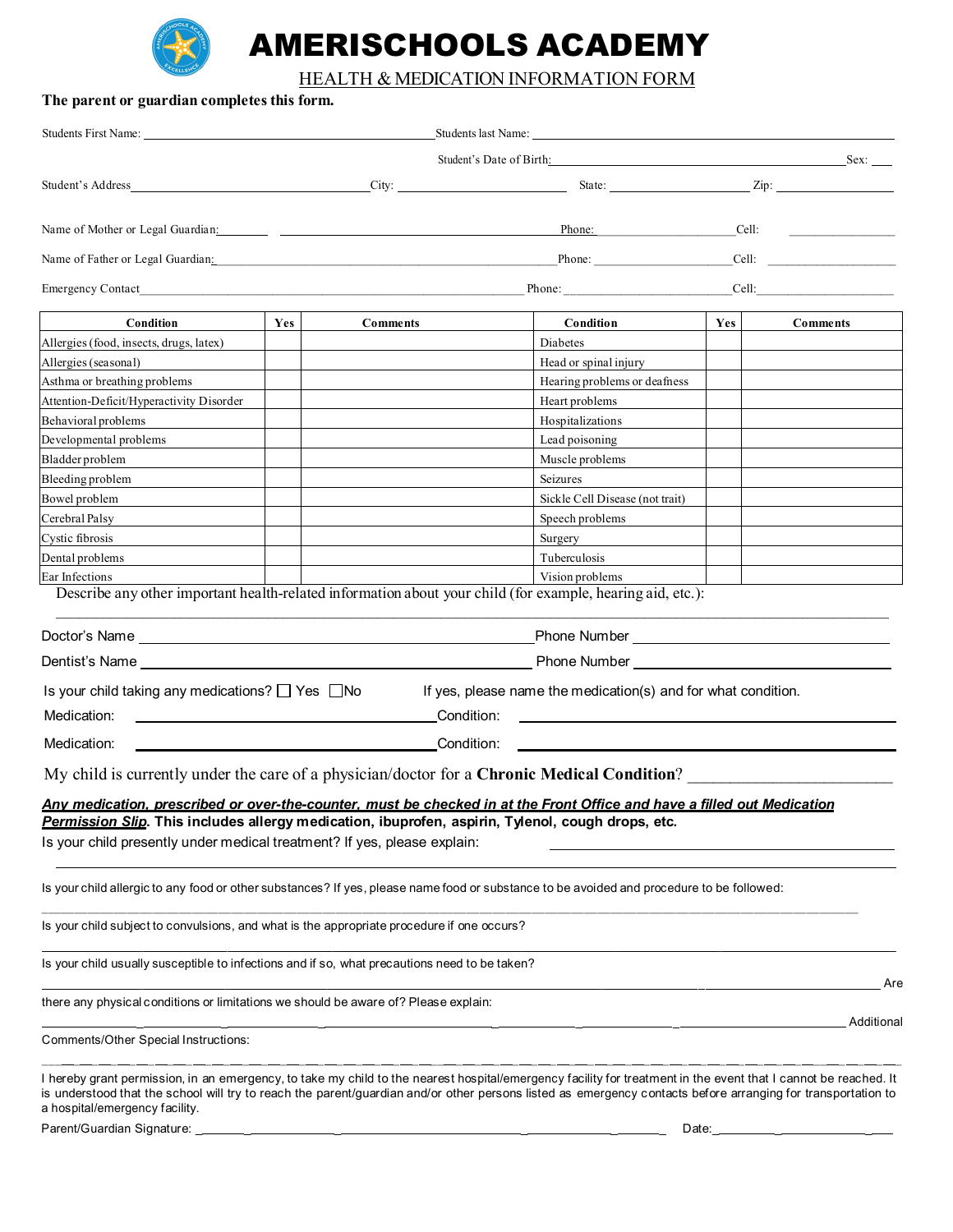

State of Arizona Department of Education Office of English Language Acquisition Services

# **Primary Home Language Other Than English (PHLOTE) Home Language Survey**

(Effective April 4, 2011)

These questions are in compliance with Arizona Administrative Code, R7-2-306(B)(1), (2)(a-c).

Responses to these statements will be used to determine whether the student will be assessed for English Language Proficiency.

| the student?                                                                                 | What is the primary language used in the home regardless of the language spoken by |
|----------------------------------------------------------------------------------------------|------------------------------------------------------------------------------------|
| What is the language most often spoken by the student?                                       |                                                                                    |
| What is the language that the student first acquired?                                        |                                                                                    |
|                                                                                              | Student ID <b>Algebra 2016</b>                                                     |
|                                                                                              | SAIS ID                                                                            |
|                                                                                              | Date                                                                               |
| District or Charter The Charter Foundation, Inc. d/b/a AmeriSchools Academy                  |                                                                                    |
| School AmeriSchools Academy New York Channels Academy                                        | Grade Level                                                                        |
| Previous School <u>example and the set of the set of the Previous Grade Level experience</u> |                                                                                    |

Please provide a copy of the Home Language Survey to the ELL Coordinator/Main Contact on

site. In SAIS, please indicate the student's home or primary language.

1535 West Jefferson Street, Phoenix, Arizona 85007 • 602-542-0753 • [www.azed.gov/oelas](http://www.azed.gov/oelas)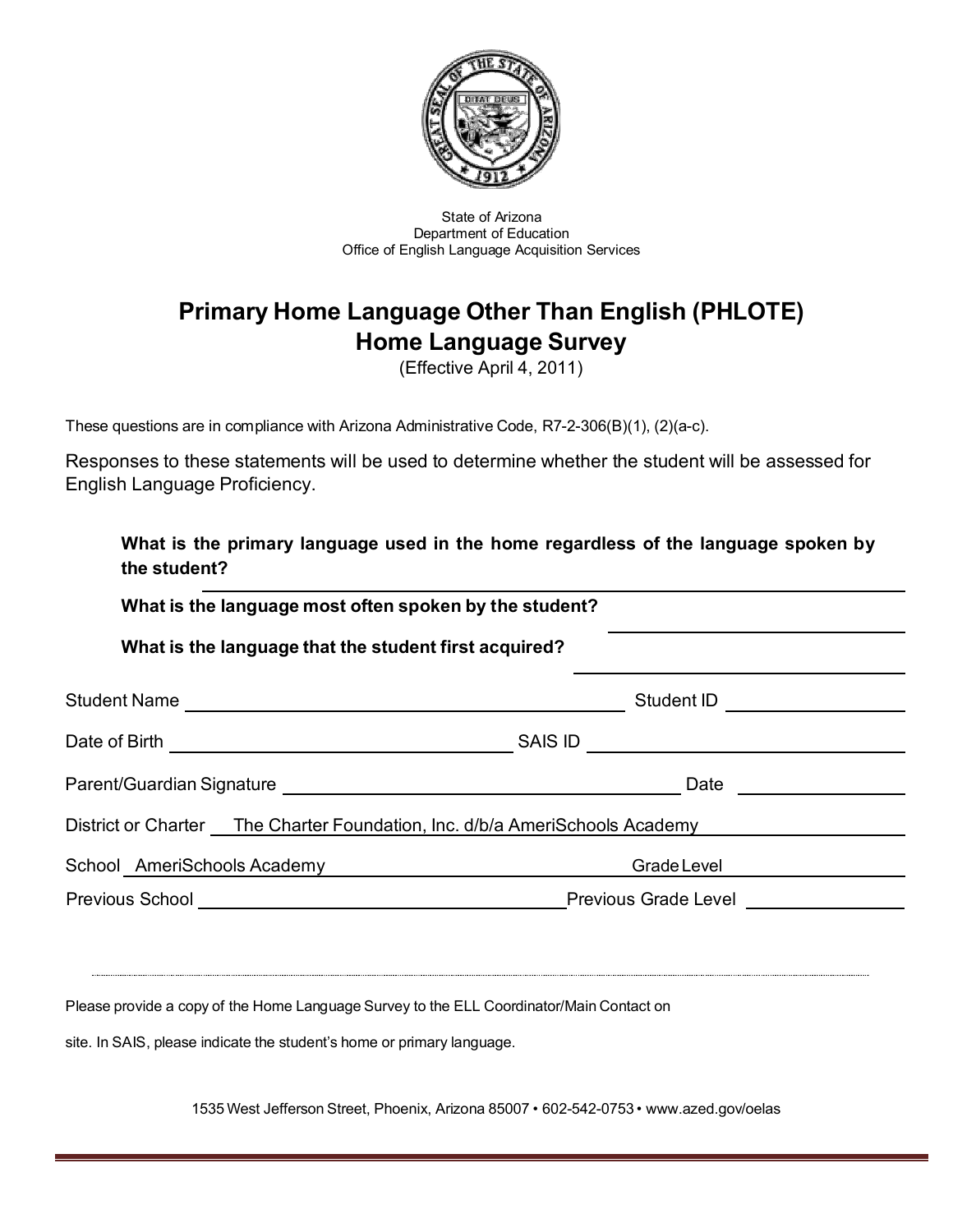### **THE CHILDREN'S ONLINE PROTECTION ACT (COPA) POLICY ADOPTED TO CONFORM TO FEDERAL STATUTE**

The Children's Online Protection Act (herein after COPA) details what the AmeriSchools Academy (hereinafter Academy) as a website operator is to include in a privacy policy that protects the health and safety of children. The following policy subsections mirror the COPA statute provision.

### **COLLECTION OF PERSONAL INFORMATION**

Students and individual family members may be asked to provide personal information at any time in using online services provided by the Academy. Personal information may be requested from students that currently attend, have previously attended, applied to attend or are interested in website services. The collection of personal information purposely directs attention relevant to academic and social activities sponsored by the Academy, including auditing and data analysis functions.

#### **OP-OUT**

Individuals participating in website services are to contact the Business Office at any time to update or change personal information or op-out of website participation.

#### **COMMUNITY PRIVACY**

As members of the learning community of the Academy, personal information may be shared with other community members. The online and print directories are examples of points of contact. Athletic and club mailing lists are additional examples. Such information is proprietary for the Academy, not to be utilized for personal gain, sold or transferred to a third party and not to be used beyond the context of Academy related functions. As a means to fully comply with COPA provisions, all communications by members of the learning community are to be treated as confidential.

### **DISCLOSURE OF PERSONAL INFORMATION TO THIRD PARTIES**

The Board for the Academy clearly adheres to COPA and a parallel document referenced as Family Educational Rights and Privacy Acts (FERPA). Each document contributes to the protection of personal information and the dissemination of such information permissible by law. Documents containing personal information are exemplified as registration materials, health form documents, academic assignments as well as third party vendors selectively providing services requested by a parent or an Academy staff member. Online website operators must clearly abide by the COPA and FERPA statutes. Each document clearly mandates legitimate educational interests and the protection of personal information of all children attending the Academy.

As a means to fully comply with COPA provisions, the Board requires an op-in permission document for all students under thirteen years of age participating in online instruction. Parent permission is to be instituted in an appropriate form as part of the registration packets utilized to enroll students. Reasonable accommodations are to be instituted for any student that is not permitted to participate in a specific online initiative. In this circumstance the parent and student are to work directly with the teacher as a solution to the parent's choice.

### **ANSWERS FOR QUESTIONS CONCERNING COPA AND FERPA STATUTES**

Answers relating to federal statutes protecting personal information are to be addressed by contacting the Business Office for the AmeriSchools Academy, 1150 North Country Road, Suite 100, Tucson, Arizona 85716, phone number 1-520-296-1100 and Email address: [ctowner@amerischools.org.](mailto:ctowner@amerischools.org)

### **Parent/Guardian must sign the Parent Signature Page before students online computer instruction.**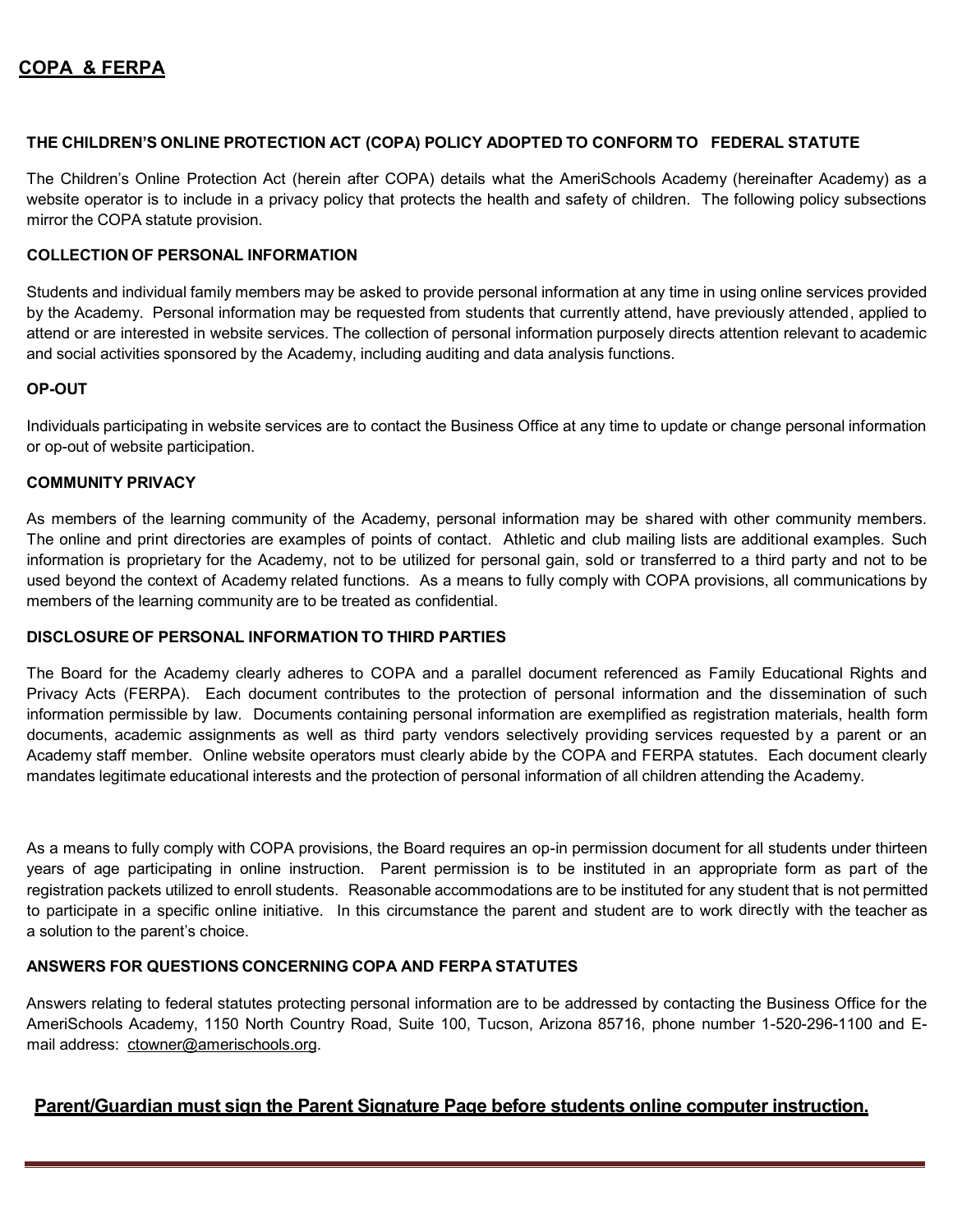

# AMERISCHOOLS ACADEMY STUDENT RELEASE AND PHOTOGRAPHY RELEASE

This form gives AmeriSchools Academy authorization to use student information and photographs taken of your child for educational purposes, including yearbook, newsletters, newspaper, flyers, brochures, website, PowerSchool Announcements and other publicity. (*Please Check Only ONE Option*)

| Student's Name:                                                                                                                                                                                                                |                                                                                                                                                                                                                                                                                                                                               |       | Grade: <b>Called</b> |    |
|--------------------------------------------------------------------------------------------------------------------------------------------------------------------------------------------------------------------------------|-----------------------------------------------------------------------------------------------------------------------------------------------------------------------------------------------------------------------------------------------------------------------------------------------------------------------------------------------|-------|----------------------|----|
| compensation.                                                                                                                                                                                                                  | approve of Student Information and Photograph Release without reservation                                                                                                                                                                                                                                                                     |       |                      | or |
|                                                                                                                                                                                                                                | I approve of Student Information and Photograph Release for <b>individual school pictures ONLY</b> . I<br>understand this does not include the class photo and that the pictures taken will not be used for<br>educational purposes, including yearbook, newsletters, newspaper, flyers,<br>brochures, website, listserv and other publicity. |       |                      |    |
|                                                                                                                                                                                                                                | I approve of Student Information and Photograph Release for school/class pictures ONLY and I<br>understand these pictures will be used in the yearbook only.                                                                                                                                                                                  |       |                      |    |
| pictures.)                                                                                                                                                                                                                     | I DO NOT approve of any student Information or Photograph Release for my child. (Please Note: This<br>option includes, but is not limited to, school pictures (individual), class pictures and/or yearbook                                                                                                                                    |       |                      |    |
| Parent/Guardian Signature: Department of the control of the control of the control of the control of the control of the control of the control of the control of the control of the control of the control of the control of t |                                                                                                                                                                                                                                                                                                                                               | Date: |                      |    |

## **COMMUNITY EXPLORATION PERMISSION SLIP**

AmeriSchools Academy has several opportunities to go on exciting community exploration trips. Occasionally, the information is given to the school at the last minute and AmeriSchools Academy does not have time to send home permission slips, so the students are unable to participate. To avoid having to miss exciting educational opportunities, you are asked to check one of the options below. This will give your child permission to attend community exploration trips on short notice or if your child forgets to return their permission slip. Parents/Guardians will always be notified before your child goes off campus.

**TYES!** My child has permission to participate in community exploration trips! My child has permission to walk to the destination (when applicable), ride on a chartered or city bus or ride in the school van. Also, I hereby grant my permission, in an emergency, for my child to be taken to the nearest emergency facility for treatment in the event that I cannot be reached.

**NO!** My child does not have permission to participate in community exploration trips.

Parent/Guardian Signature: 2008 2009 2012 2020 2021 2022 2034 2040 2050 2061 2072 208 209 209 209 209 209 209 20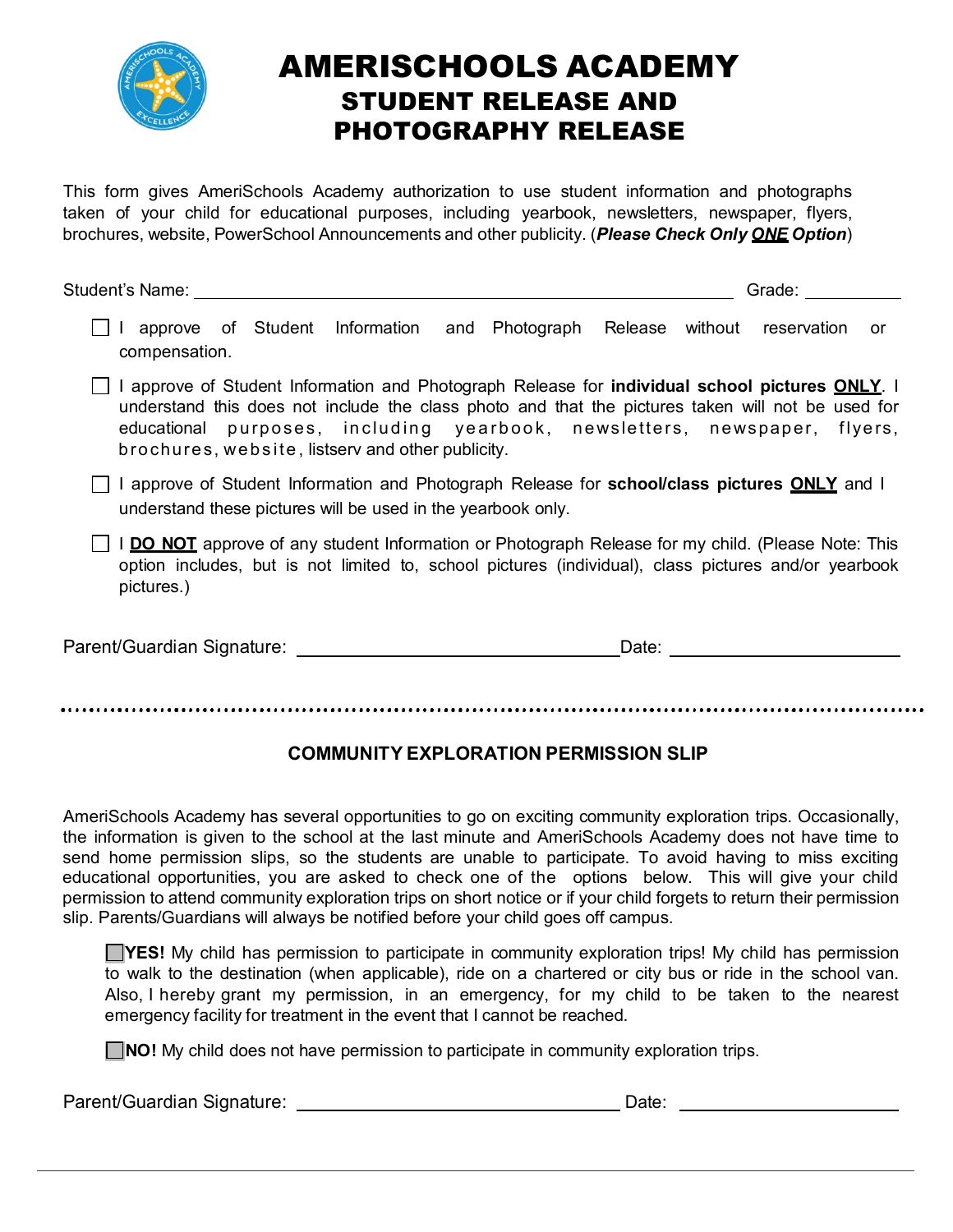

# AMERISCHOOLS ACADEMY ATTENDANCE POLICY

### **Admission, Placement and Attendance**

Admission and placement policies for students are fully developed in the Policy Handbook. Please reference this document for a complete reading of these policies, therein referenced for accuracy, communicating admission requirements and placement of students.

#### **I. Admission**

- Admission for each student is Non-Discriminatory regardless of an individual's condition or ability.
- Admission to the Academy is prescribed by statute, A.R.S. §15-184, which includes:
	- (1) submitting an application according to defined capacity limits prior to the application deadline; and
	- (2) meeting the age requirement (age 5 prior to September  $1^{\text{ST}}$ ).
- After the deadline for admission, students are to be placed on a waiting list in chronological order. Wait listed applicants numbered in excess of capacity limits are to be chosen by lottery for admission during the first week following Labor Day recess.a

#### **II. Placement**

Capacity Limits

o Capacity limits are set annually by the Chief Executive Officer or designee for each site prior to the start of each academic year. These limits are controlled by the instructional needs of students, providing direction for the nongraded academic programs. (See application deadline above).

#### **Placement**

o Placement in each academic program, class, grade level or building occupied by students with varying instructional needs determines capacity limits. Successful placement directly relates to high standards for academic and behaviors of students.

#### **III. Attendance**

- The law requires children between the ages of 6 and 16 to attend school during the hours a school is in session. Attendance is mandatory, being necessary for instruction and achievement as determined by the education standards in Arizona.
- By law, Arizona Revised Statute §15-803, excessive absences are those that exceed 10% of the attendance days for instruction. Students under the age of 16 may ONLY be withdrawn from school after ten consecutive unexcused absences from school.

### **Parent/Guardian must sign Parent Signature Page that you have read and understand Policy.**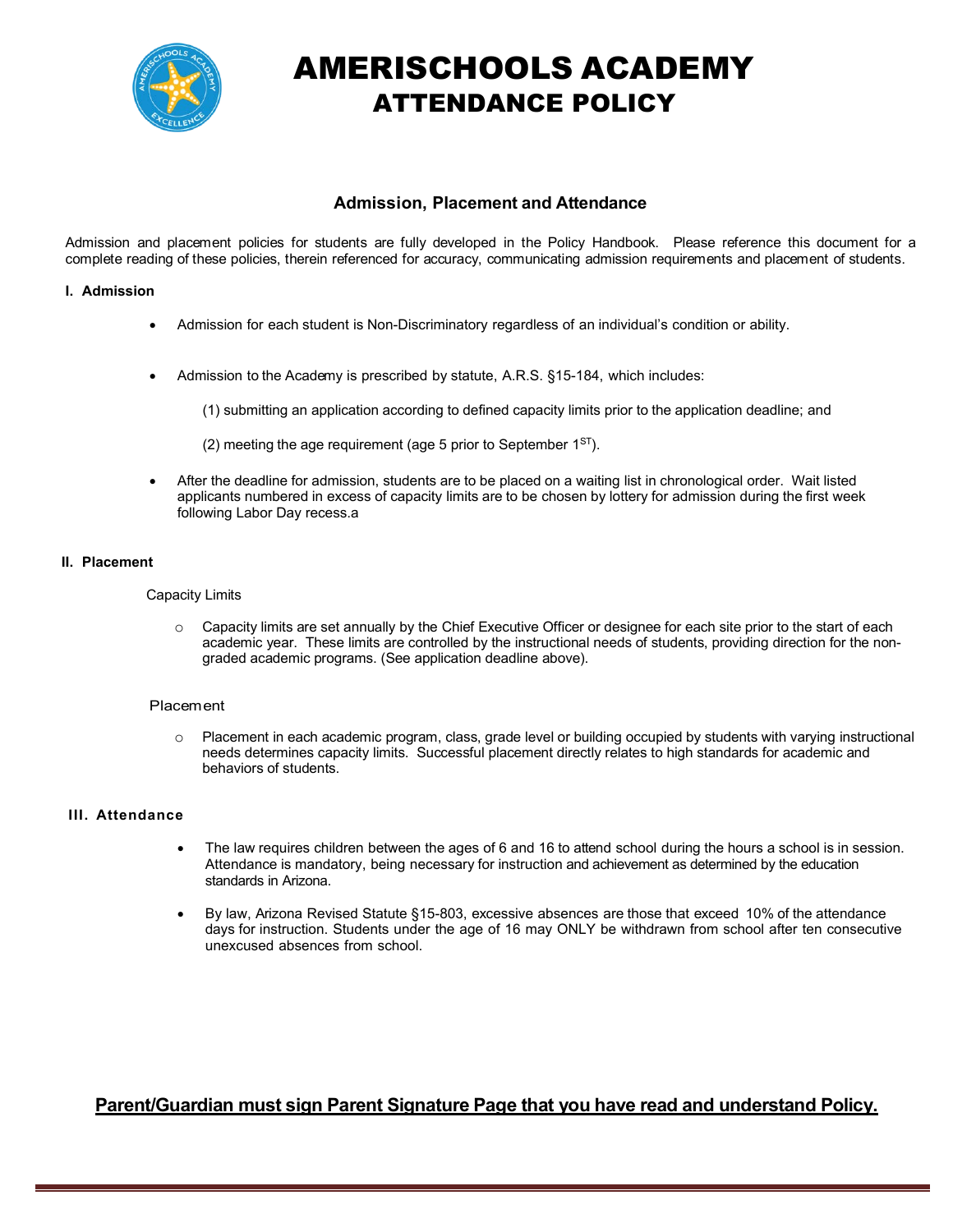AMERISCHOOLS ACADEMY STUDENT INTERNET POLICY AGREEMENT

# *ELECTRONIC INFORMATION SERVICES USER AGREEMENT*

### *ACCEPTABLE USES***:** I understand and agree as follows:

- 1. The EIS service for the system of schools has been established for educational purposes. The term educational purposes include: classroom activities, career or professional development, limited high-quality personal research and other work related purposes. I may not use the service for entertainment purposes (unless specific permission is given for this purpose), commercial purposes or political lobbying. I am expected to follow the rules set forth in the disciplinary code of the system of schools and the law. In addition to this User Agreement, use of the EIS service is governed by such Board policies and administrative rules, as deemed necessary, copies of which are available at each school site.
- 2. The EIS service has **not** been established as a public access service or a public forum. Therefore, the administration of the system of schools has the right to place reasonable restrictions on the material accessed or posted through the EIS Service. I am expected to follow the rules set forth in the policies of the system of schools and administrative rules and the law. I realize that all E-mail can be recorded and stored along with the source and destination of the E-mail, and that messages are **not** necessarily deleted when I delete them.

#### *UNACCEPTABLE USES.* To prevent unacceptable use of the EIS service, I understand and agree as follows:

#### **1. PERSONAL SAFETY OF THE SAFETY OF OTHERS. (APPLICABLE TO STUDENTS ONLY)**

- a. I will not post personal contact information about myself or others (i.e. names, addresses, telephone numbers, school address, etc.) unless I have prior permission from a staff member, parent or guardian to do so.
- b. I will not meet with someone I communicate with online without my parents or guardians approval and involvement.
- c. I will promptly inform a staff member or the site administrator if I receive any message that is inappropriate or makes me feel uncomfortable.

### **2. ILLEGAL ACTIVITIES**

- a. I will not attempt to gain unauthorized access to the EIS service or any other computer system through the EIS service or go beyond my authorized access. I will not attempt to log in through another person's account or access another person's files without their express permission.
- b. I will not attempt to disrupt the EIS service or destroy data by spreading viruses or by any other means.
- c. I will not use the EIS service to engage in any other illegal or inappropriate acts (drug or alcohol purchase, distribution or sale, criminal gang activity, threatening conduct, firearm or explosive purchase, etc.)

### **3. PLAGIARISM AND COPYRIGHT INFRINGEMENT**

- a. I will not plagiarize works I find on the Internet. Plagiarism is taking the ideas or writing of others and presenting the material as if this material were mine.
- b. I will respect the rights of copyright owners. Copyright infringement would occur if I inappropriately reproduce a work that is protected by a copyright. If a work contains language that specifies appropriate uses of that work, I will follow those requirements. If I am unsure of whether I may use a work, I will request permission from the copyright owner.

#### **4. SYSTEM SECURITY**

- a. I am responsible for my individual account. I will not provide my password to another person or use another person's password unless I have prior written permission to do so from my teacher (for a student) or an EIS service administrator (for a staff member)
- b. I will not permit another person to use my account or use another person's account unless I have obtained prior permission to do so from my teacher (for a student) and an EIS service administrator (for a staff member).
- c. I will immediately notify my teacher or the EIS service administrator if I have identified a possible security problem.
- d. I will not download any software unless I have obtained prior, written permission to do so from my teacher (for a student) and an EIS service administrator (for a staff member).
- e. I will follow the virus protection procedures maintained by the system of schools when downloading software I have been given prior written permission to download, to protect against the inadvertent spread of computer viruses.
- f. I will not attempt to harm or destroy data of another user or any other agencies or networks connected to the EIS service. This includes, but is not limited to, uploading or creating computer viruses.

### **5. LANGUAGE**

- a. I will not use obscene, lewd, vulgar, rude, inflammatory, threatening or disrespectful language.
- b. I will not post information that could cause damage or danger of disruption to the educational environment or operations of the system of schools.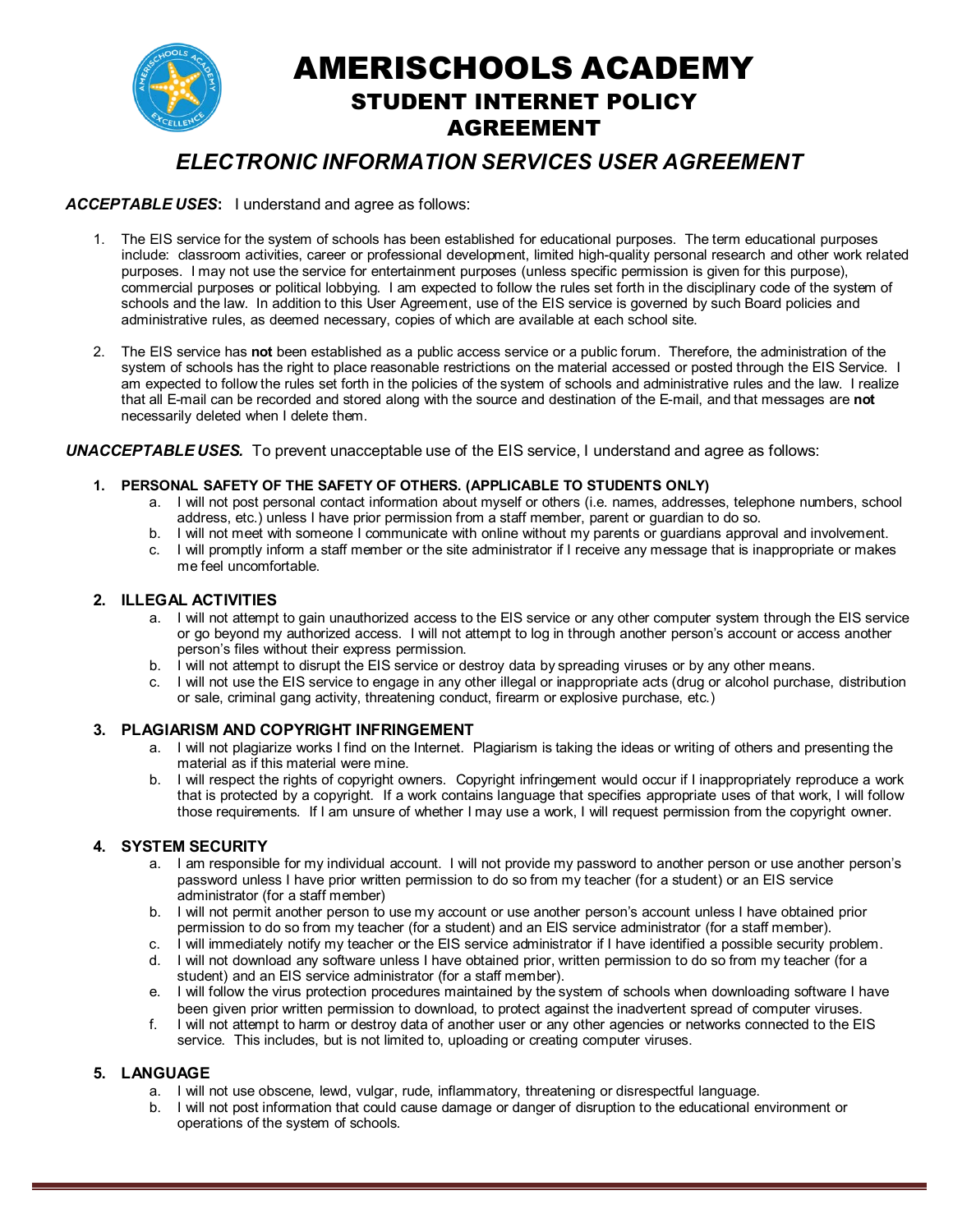- c. I will not engage in personal attacks, including prejudicial or discriminatory attacks on individuals or groups. I will not harass others. Harassment is defined as persistently acting in a manner that distresses or annoys another person. If I am told to stop sending the messages, I will immediately stop.
- d. I will not knowingly or recklessly post false or defamatory information about a person or organization.
- e. I will not post chain letters or engage in spamming (sending unnecessary messages to a large number of people).

#### **6. INAPPROPRIATE TRANSMISSION OF AND ACCESS TO MATERIALS**

- a. I will not transmit or access material that is profane or obscene (i.e. pornography), that advocates illegal acts or that advocates violence or discrimination towards others (i.e. hate literature). A special exception may be made for staff members or high school students who wish to access hate literature if the purpose is to conduct research. In this situation, the researcher must obtain consent from the Chief Executive Officer, staff member and parent or guardian.
- b. If I mistakenly access inappropriate information, I will immediately inform a staff member (for a student) or my site administrator (for a staff member) so that either knows I did not intentionally access the information.

#### **7. GENERAL NETWORK ETIQUETTE**

- a. I will be brief.
- b. I will minimize spelling errors and make sure my message is easy to understand and read.
- c. I will use accurate and descriptive titles in my communications, so people will know what the communication is about before others read it.
- d. I will select the most appropriate audience for my message, not the widest.
- e. I will remember that humor and satire is very often misinterpreted.
- f. I will remember that if I post to multiple groups, I will specify all groups in a single message.
- g. I will cite references for any facts I present.
- h. I will not attack correspondents; I will persuade them with facts.
- i. I will exercise good judgment and care to ensure that I do not re-post messages or otherwise use the EIS service in a manner that will embarrass, hurt or harm others.

#### **8. RESPONSIBILITY FOR COST OF UNAUTHORIZED ACTIVITIES I WILL BE AND MY PARENTS OR GUARDIAN WILL BE (FOR MINOR STUDENTS) RESPONSIBLE FOR ANY COSTS ARISING OUT OF MY UNAUTHORIZED USE.**

#### **MY RIGHTS**

I understand that the system of schools may restrict my speech for educational or business reasons. The system of schools will not restrict speech on the basis of a disagreement with personal opinions. I understand and agree that:

- 1. I have no right of privacy with respect to the EIS service, including software, E-mail or Internet access. My parents or guardian can request to see the contents of any E-mail files at any time (applies to students only).
- 2. Routine maintenance and monitoring of the EIS service may lead to discovery that I have violated policies, administrative rules, this User Agreement of the system of schools or the law.
- 3. As individual search will be conducted if there is a reasonable suspicion, I have violated this User Agreement, the policies, and administrative rules of the system of schools or the law. The investigation will be reasonable and related to the alleged violation.
- 4. The system of schools will cooperate fully with local, state or federal officials in any investigation related to any alleged illegal activities conducted while using the EIS service.
- 5. If I am alleged to have violated this Agreement, policies or administrative rules of the system of schools or the law concerning my use of the EIS service, I will be provided with notice of the alleged violation and an opportunity to present an explanation of what occurred. If the alleged violation also involves a violation of other provisions of the disciplinary code of the system of schools, this additional issue will be handled in a manner described in the disciplinary code.
- 6. The system of schools reserves the right to restrict or revoke my use of the EIS service at any time, if deemed within the best interest of the system of schools.

### *DISCLAIMER OF LIABILTITY*

The system of schools makes no warranties of any kind, expressed or implied, for the services provided. The system of schools shall not be liable for damages I may have suffered because of my inappropriate use of the EIS service, copyright violations, mistakes or negligence. The system of schools shall not be responsible for any costs I incur without the prior written permission of the administration. The system of schools shall not be responsible for ensuring the accuracy or usability of any information found on the Internet. The system of schools shall not be responsible for ensuring the accuracy or usability of any information found on the Internet. The system of schools shall not be responsible for any damages I suffer while using the EIS service, such as loss of data, malfunctions, delays, non-deliveries or service interruptions caused by the service or by my errors or omissions. Use of any information obtained via the information service is at my own risk. Parents, guardians, students and staff members can be held financially responsible for any harm to the EIS service as a result.

### **Parent/Guardian must sign the Parent Signature Page before students computer use.**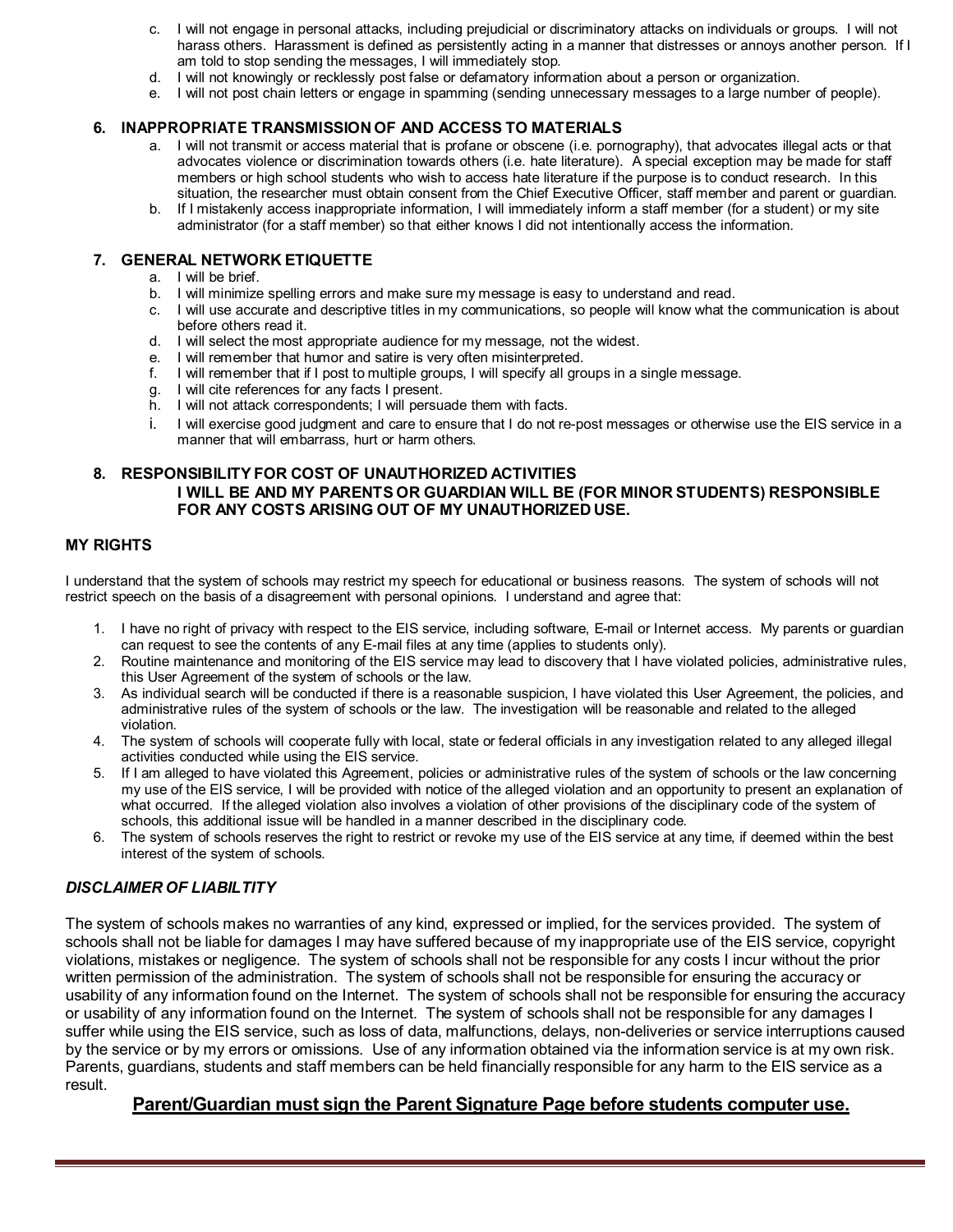

# AMERISCHOOLS ACADEMY UNIFORM POLICY

# **UNIFORM POLICY**

**SHIRTS-** Families may purchase shirts through the school office. AmeriSchools Academy tee shirt or polo must be worn without graphics or writing. Colors: green, blue, purple, white or red. No Midriff (shirt showing the belly)

**BOTTOMS-** Shorts or pants must be navy, black or khaki colored without any graphics, lettering or logos. No short shorts.



Elementary (grades K-5) - Girls may wear shorts, skirts, skorts, jumpers and capri pants that meet length requirements. Tights must be plain white or navy blue.

Middle School (grades 6-8) – Bottoms must measure no shorter than one (1) inch above the knee. Overalls and baggy style pants are not permitted for any student. For example: a student with a 28 inch waist should wear 28/30 inch waist pants, not pants with a 46 inch waist.

**SHOES-** Sneaker type shoes with a closed heel and toe are required. Sandals, flip flops, Heelys (shoes with wheels) or slip on shoes are not allowed at any time; this includes dress down days.

**SWEATSHIRTS/UNDERSHIRTS-** During the cooler months, students may wear white or navy blue sweatshirts/undershirts **without any logos** or lettering inside the building. Jackets and hooded jackets for outdoor play may be any color/style.

**CAPS/HOODS-** Students may not wear any type of covering on their heads. This includes, but is not limited to: **caps, hoods and bandanas**.

- Dress code will be enforced each day, unless special permission is given by the teachers to "Dress Down" on a specific day.
- "Dollar Dress Down" days are a
- Parents will be contacted if a student reports to school out of dress code and will be expected to provide dress code appropriate clothing for their child before they report to class.

**I have read and understand the above information regarding AmeriSchools Academy Uniform Policy. I agree by signing the Parent Signature Page.**